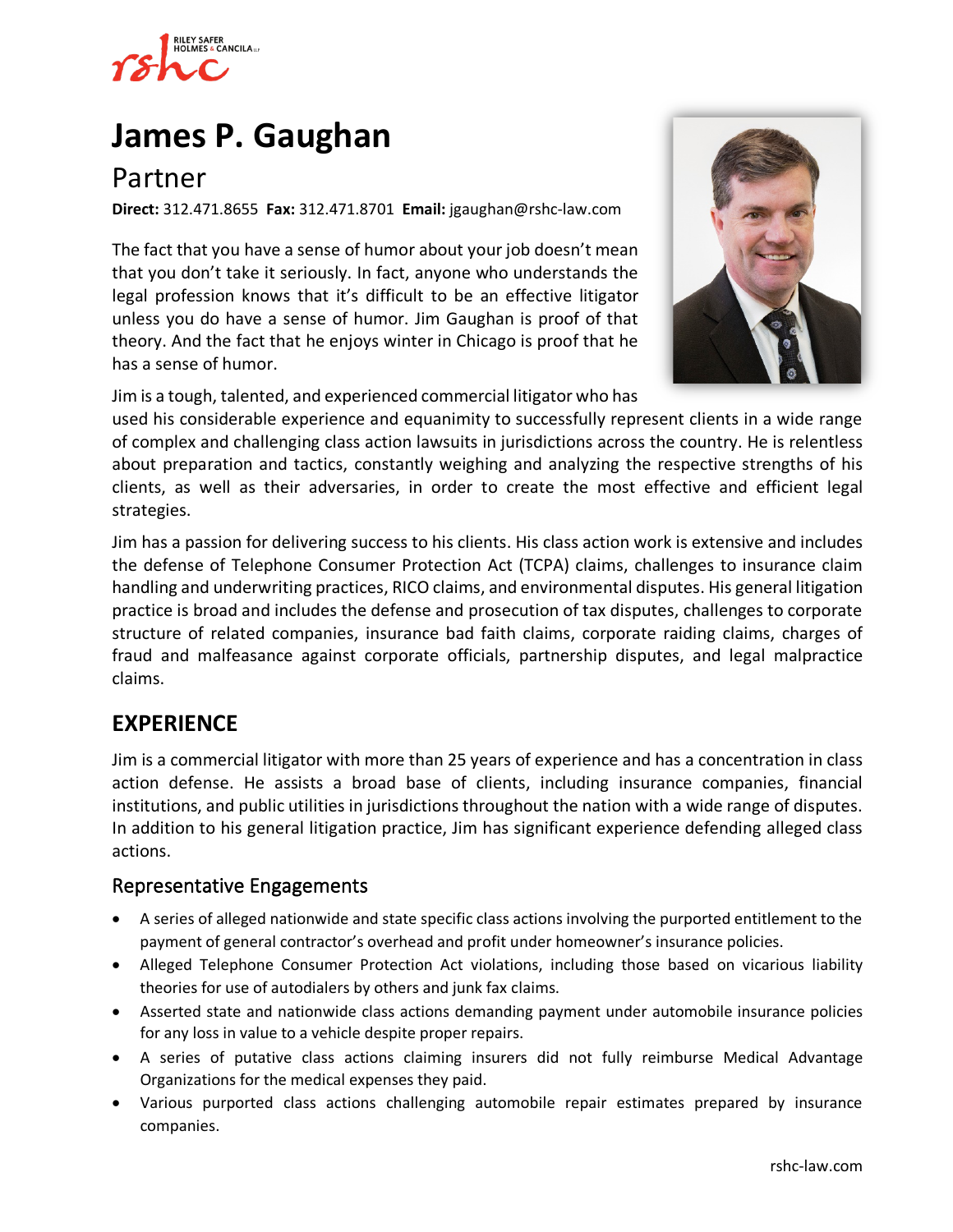

- Several class actions challenging the value of certain automobile and homeowner insurance coverage and the amount of premiums charged.
- Asserted class actions attacking the use of house counsel to defend policyholders under their insurance policies.
- Purported class action against oil, gas, chemical, and energy companies claiming the damage caused by Hurricane Katrina was the result of global warming.
- Putative class action against municipality seeking to hold it responsible for sanitary and storm sewer overflows.
- *Lazenby v. Mark's Construction*, 236 Ill. 2d 83 (2010) (summary judgment in favor of homeowner sued in connection with injury to firefighter)
- *Snyder v. Acord*, 648 Fed. App. 710 (10th Cir. 2017) (affirming dismissal of claim alleging conspiracy to underinsure and underpay homeowner's claims)
- *Comer v. Murphy Oil USA*, 718 F.3d 460 (5th Cir. 2013) (dismissal of alleged class action claiming the damages arising from Hurricane Katrina resulted from global warming which was allegedly increased by the activities of various oil, gas, chemical, and energy companies)
- *Muhammad v. Oliver*, 547 F.3d 874 (7th Cir. 2008) (affirmed, with sanctions later awarded, dismissal of alleged breach of joint venture agreement)
- *Arezina v. City of Elmhurst*, 2013 IL App. (2d) 120572-U (affirmed dismissal of purported class action seeking to hold municipality liable for sewer overflows)
- *Everest National Insurance Company v. Rockhill Insurance Company*, 2016 WL 8914546 (M.D. Fla. November 10, 2016) (denial of preliminary injunction in connection with the hiring of a wholesale property team from a competitor)
- *Jacobs v. Waddell*, 2014 WL 6607183 (E.D. Mo. November 19, 2014) (dismissal of alleged class action against manufacturer claiming violations of the Telephone Consumer Protection Act)
- *A.I. Credit Corp. v. Hartford Computer Group, Inc.*, 847 F. Supp. 588 (N.D. Ill. 1994) (sustaining in all material respects RICO action of lenders against loan broker and its officer)

# **CREDENTIALS**

### **Education**

Loyola University Chicago School of Law, J.D., 1990, *cum laude* University of Chicago, B.A., Economics, 1987, *with honors*

#### Bar Admissions

Illinois

- U.S. Court of Appeals for the Fifth Circuit
- U.S. Court of Appeals for the Sixth Circuit
- U.S. Court of Appeals for the Seventh Circuit
- U.S. Court of Appeals for the Ninth Circuit
- U.S. Court of Appeals for the Tenth Circuit
- U.S. District Court for the Northern District of Illinois (Trial Bar)
- U.S. District Court for the Southern District of Illinois
- U.S. District Court for the Central District of Illinois